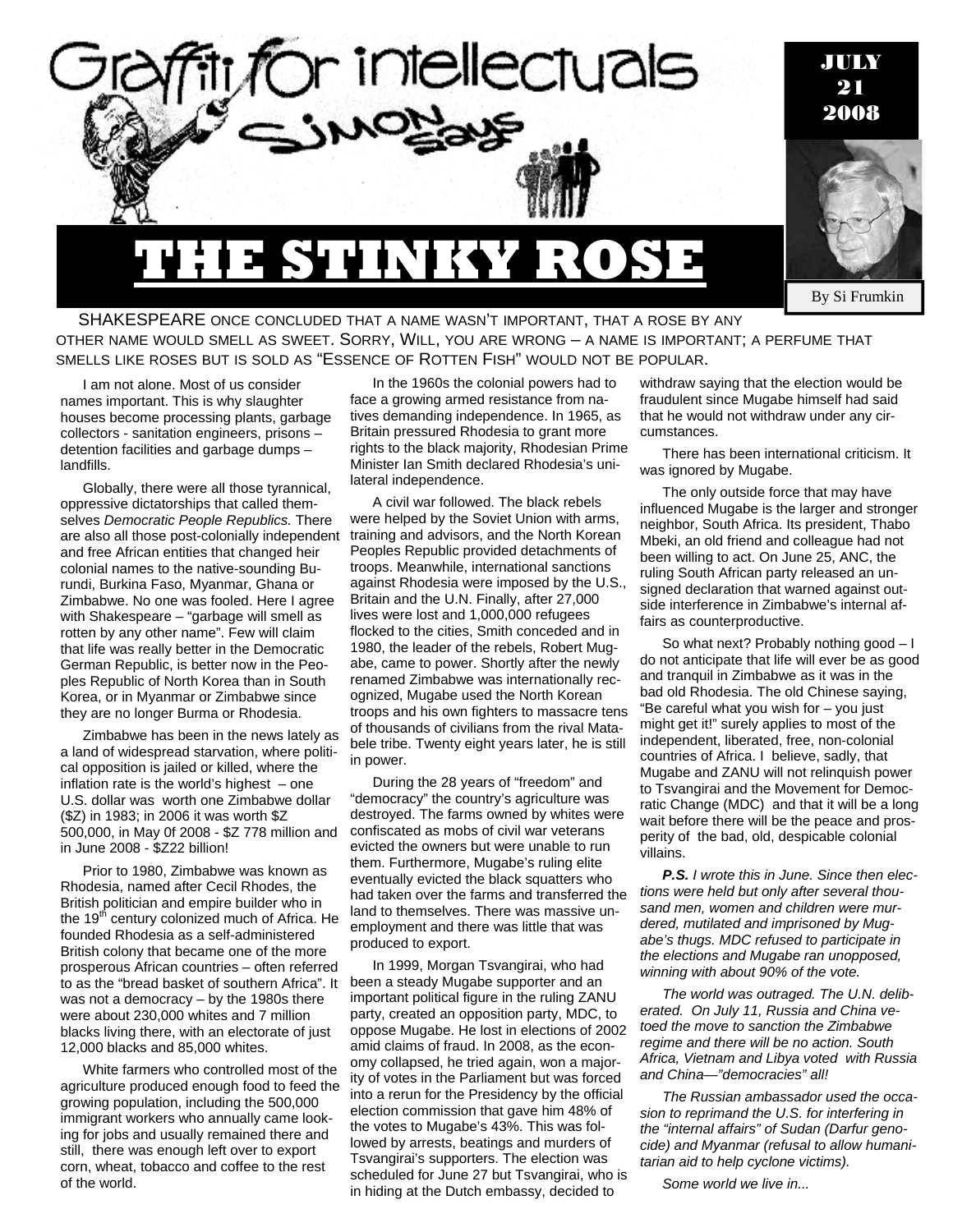## **A WORLD WITHOUT CHILDREN** By Jeff Jacoby, Boston Globe, June 22,

IN 1965, the POPULATION OF ITALY WAS 52 MILLION, OF WHICH 4.6 MILLION, OR JUST UNDER 9 PERCENT, WERE CHILDREN YOUNGER THAN 5. A DECADE LATER, THAT AGE GROUP HAD SHRUNK TO 4.3 MILLION - ABOUT 7.8 PERCENT OF ITALIANS. BY 1985, IT WAS DOWN TO 3 MILLION AND 5.3 PERCENT. TODAY, THE FIGURES ARE 2.5 MILLION AND 4.2 PERCENT.

Young children are disappearing from Italian society, and the end isn't in sight. According to one estimate by the UN's Population Division, their numbers will drop to fewer than 1.6 million in 2020, and to 1.3 million by 2050. At that point, they will account for a mere 2.8 percent of the Italian nation.

**Italy isn't alone. There are 1.7 million fewer young children in Poland today than there were in 1960, a 50 percent drop. In Spain 30 years** 

**ago, there were nearly 3.3 million young children; there are just 2.2 million today. Across Europe, there were more than 57 million children under 5 in 1960; today, that age group has plummeted to 35 million, a decline of 38 percent**.



The world's population is still growing, thanks to rising longevity. But fertility rates the average number of children born per woman - are falling nearly everywhere. More and more adults are deciding to have fewer and fewer children. Worldwide, reports the UN, there are 6 million fewer babies and young children today than there were in 1990. By 2015, according to one calculation, there will be 83 million fewer. By 2025, 127 million fewer. By 2050, the world's supply of the youngest children may have plunged by a quarter of a billion, and will amount to less than 5 percent of the human family.

The reasons for this birth dearth are



many. Among them:

As the number of women in the workforce has soared, many have delayed marriage and childbearing, or decided against them altogether. The Sexual Revolution, by making sex readily available without marriage, removed what for many men had been a powerful motive to marry. Skyrocketing rates of divorce have made women less likely to have as many children as in generations past. Years of indoctrination about the perils of "overpopulation" have

led many couples to embrace childlessness as a virtue.

Result: a dramatic and inexorable aging of society. In the years ahead, the ranks of the elderly are going to swell to unprecedented levels, while the number of young people continues to dwindle. The working-age population will shrink, first in relation to the population of retirees, then in absolute terms.

Now a determined optimist might take this as good news. In theory, fewer people in the workforce

should increase the demand for employees and thus keep unemployment low and the

But the record tells a different story. In Japan, where the fall in fertility rates began early, the working-age population has been a diminishing share of the nation for 20 years. Yet for much of that period, unemployment has been up, not down

"Similarly, in the United States, the number of people between the ages of 15 and 24 has been declining in relative terms since 1990," demographer Phillip Longman observed in the Harvard Business Review.



"But the smaller supply has not made younger workers more valuable; their unemployment rate has increased relative to



that of their older counterparts."

Far from boosting the economy, an aging population depresses it. As workers are taxed more heavily to support surging numbers of elders, they respond by working less, which leads to stagnation, which re-

duces economic opportunity still further. "Imagine that all your taxes went for nothing but Social Security and Medicare," says Longman in "Demographic Winter," a new documentary about the coming population decline, "and you still didn't have health care as a young person."

Gary Becker, a Nobel laureate in economics, emphasizes that nothing is more indispensable to growth than "human capital" - the knowledge, skills, and experience of men and women. That is why baby booms are so often harbingers of economic expansion and vigor. And why businesses and young people drain away from regions where population is waning.

A world without children will be a poorer world - grayer, lonelier, less creative, less confident. Children are a great blessing, but it may take their disappearance for the world to remember why.

*Jeff Jacoby can be reached at jacoby@globe.com.* 

economy humming.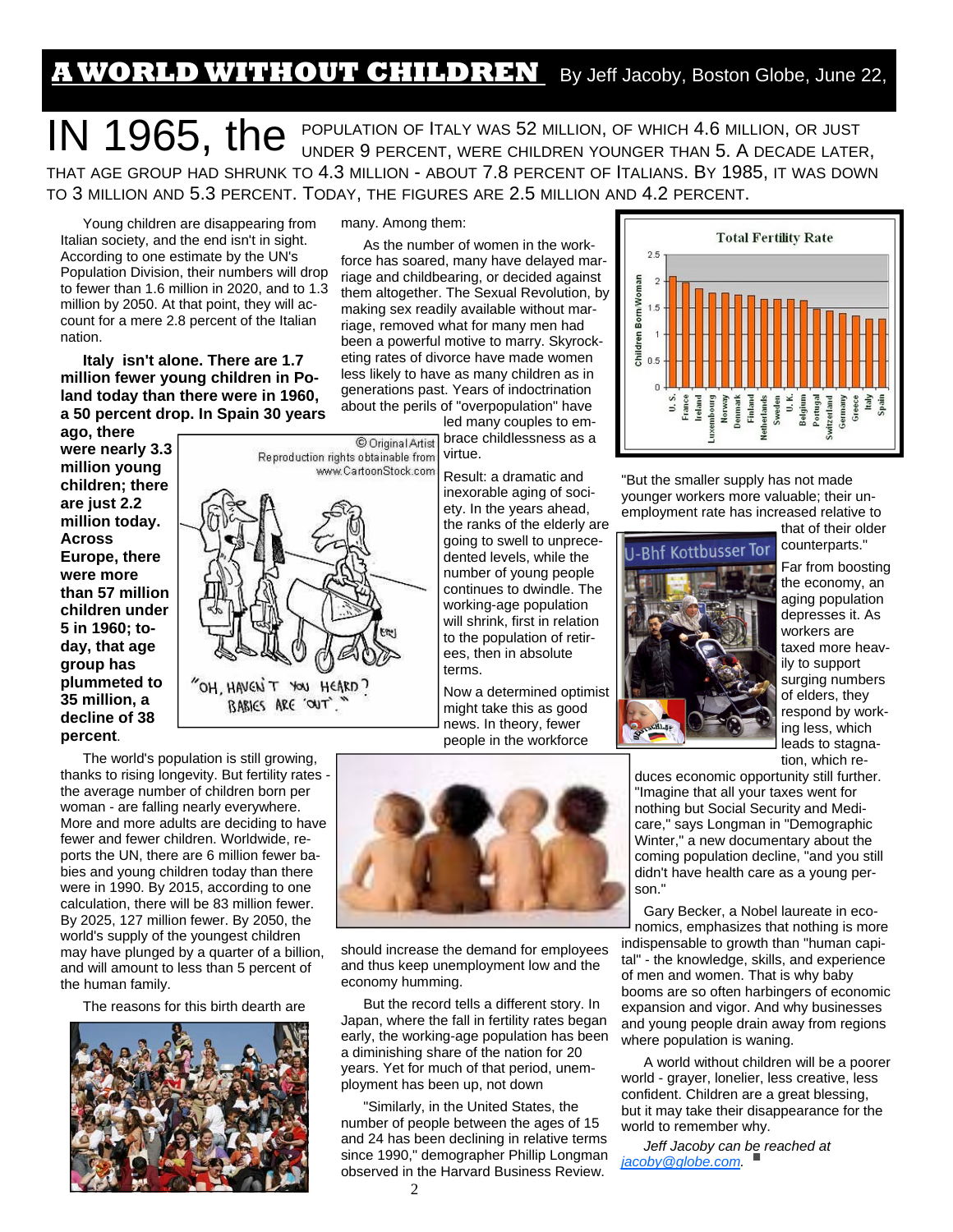## **OBAMA'S MONEY CLASS** By David Brooks, N.Y.Times, July 1, 2008

BARACK OBAMA SELLS THE DEMOCRATIC PARTY SHORT. HE TALKS ABOUT HIS FUND-RAISING SUCCESS AS IF HIS DONORS WERE PART OF A SPONTANEOUS MOVEMENT OF SMALL-MONEY ENTHUSIASTS WHO COHERED AROUND HIMSELF. IN FACT, DEMOCRATS HAVE SPENT YEARS BUILDING THEIR DONOR NETWORK. OBAMA'S FUND-RAISING BASE IS BIGGER THAN JOHN KERRY'S, HOWARD DEAN'S AND AL GORE'S, BUT IT'S NOT DIF-FERENT.

As in other recent campaigns, lawyers account for the biggest chunk of Democratic donations. They have donated about \$18 mil-



lion to Obama, compared with about \$5 million to John McCain, according to data released on June 2 and available at OpenSecrets.org.

People who work at securities and investment

companies have given Obama about \$8 million, compared with \$4.5 for McCain. People who work in communications and electronics have given Obama about \$10 million, compared with \$2 million for McCain. Professors and other people who work in education have given Obama roughly \$7 million, compared with \$700,000 for McCain.

Real estate professionals have given Obama \$5 million, compared with \$4 million for McCain. Medical professionals have given Obama \$7 million, compared with \$3 million for McCain. Commercial bankers have given Obama \$1.6 million, compared with \$1.2 million for McCain. Hedge fund and private equity managers have given Obama

about \$1.6 million, compared with \$850,000 for McCain.

When you break it out by individual companies, you find that employees of Goldman Sachs gave more to Obama than workers of any other employer. The Goldman Sachs geniuses

are followed by employees of the University of California, UBS, JPMorgan Chase, Citigroup, National Amusements, Lehman Brothers, Harvard and Google. At many of these workplaces, Obama has a three- or four-to-one fund-raising advantage over McCain.

When he is swept up in rhetorical fervor, Obama occasionally says that his campaign is 90 percent funded by small donors. He has indeed had great success with small donors, but only about 45 percent of his money comes from donations of \$200 or less.

The real core of his financial support is something else, the rising class of information age analysts. Once, the wealthy were solidly Republican. But the information age rewards education with money. There are many smart high achievers who grew up in liberal suburbs around San Francisco, L.A. and New York, went to left-leaning universities like Harvard and Berkeley and took their values with them when they became investment bankers, doctors and litigators.

Political analysts now notice a gap between professionals and managers.

fessionals, like lawyers and media types, tend to vote and give Democratic. Corporate managers tend to vote and give Republican. The former get their



Pro-

forsaking much of the Clinton Third Way approach and by vowing to raise taxes on capital gains and the wealthy. If Obama's tax plans go through, those affluent donors could wind up giving over 50 percent of their income to the federal government.

They've managed to clear these policy hurdles partly by looking out for tort lawyers and other special groups. But mostly they

have taken advantage of the rivalry between the two American elites.

Over the past several years, the highly educated coastal rich have been engaged in a little culture war with the inland corporate rich. This is a war over values, leadership styles and social networks.

© Original Artist Reproduction rights obtainable from



DLEASE HELP, MA'AM. I NEED SUPPORT to WRITE MY Ph.D. DIS SERTATION ON '>VCCESSIVL FUNI-RAISING TECHNIQUES."

Socially liberal knowledge workers naturally want to see people like themselves at the head of society, not people who used to run Halliburton and who are supported by a vast army of evangelicals.

If the Democrats are elected, this highly educated class will have much more say over policy than during the campaign. Undecided voters sway campaigns, but in government, elites generally run things. Once the Republicans are vanquished, I wouldn't hold your breath waiting for that capital gains tax hike or serious measures to expand unionization.

Over the past few years, people from Goldman Sachs have assumed control over large parts of the federal government. Over the next few they might just take over the whole darn thing. \$\$



tive universities and the media world; the latter get theirs from churches, management seminars and the country club.

values from competi-

The trends are pretty clear: rising economic sectors tend to favor Democrats while declining economic sectors are more likely to favor Re-

publicans. The Democratic Party (not just Obama) has huge fund-raising advantages among people who work in electronics, communications, law and the catchall category of finance, insurance and real estate. Republicans have the advantage in agribusiness, oil and gas and transportation. Which set of sectors do you think are going to grow most quickly in this century's service economy?

Amazingly, Democrats have cultivated this donor base while trending populist on trade by